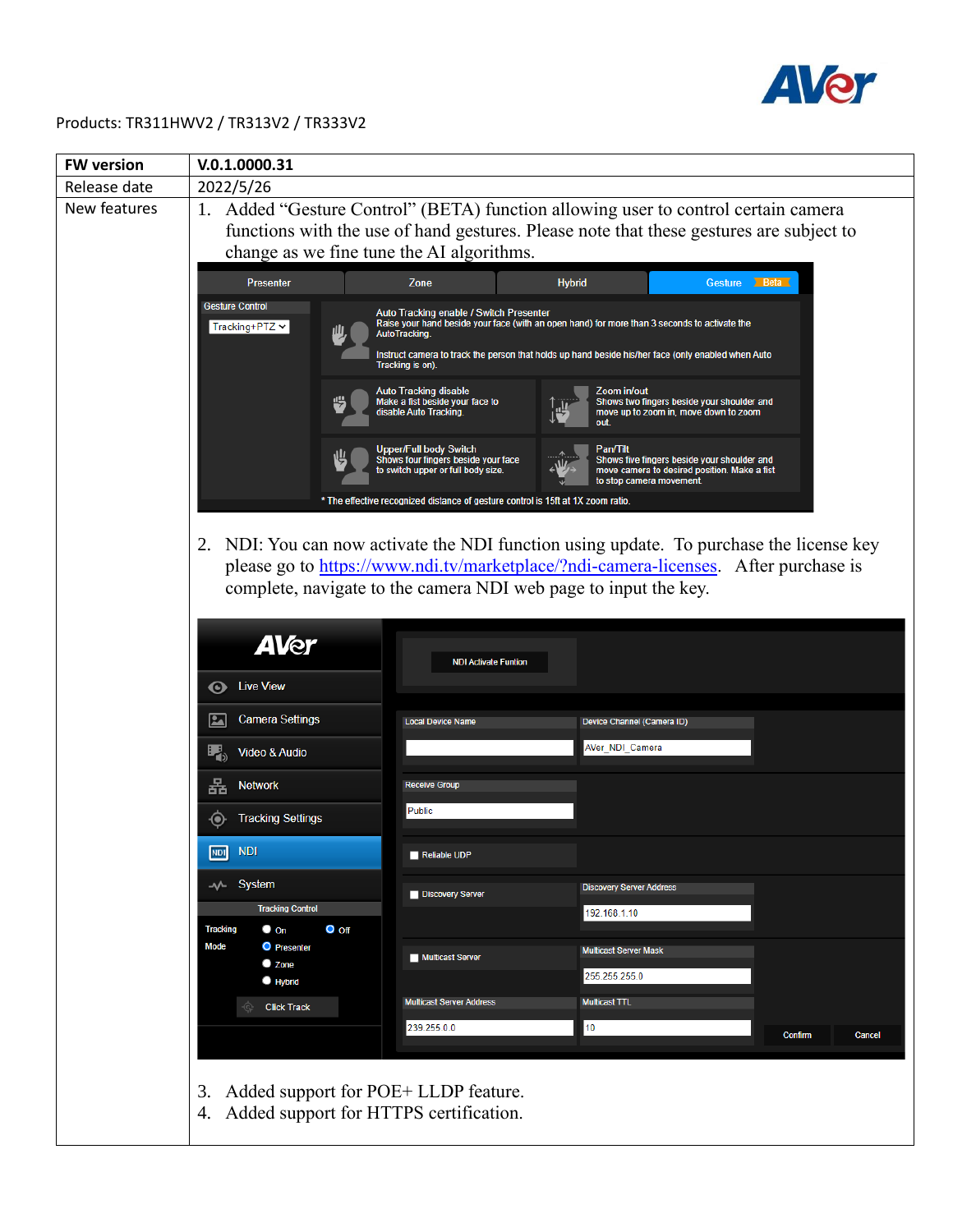| <b>AVer</b>                                 |                                       |                                                  |                             |
|---------------------------------------------|---------------------------------------|--------------------------------------------------|-----------------------------|
|                                             | $\bullet$<br>о<br>Off<br>On           | AVer                                             |                             |
| <b>Live View</b><br>$\boldsymbol{\odot}$    | <b>IP Address</b>                     | <b>Netmask</b>                                   |                             |
| <b>Camera Settings</b><br>$\boxed{2}$       | 10.100.105.239                        | 255.255.255.0                                    |                             |
| 曙<br>Video & Audio                          | Gateway                               | <b>DNS</b>                                       |                             |
| 홂<br><b>Network</b>                         | 10.100.105.254                        | 10.100.1.5                                       | Confirm                     |
| <b>Tracking Settings</b><br>⊙-              | <b>RTMP Settings</b>                  | <b>RTSP Security</b>                             | <b>HLS Settings</b>         |
| <b>NDI</b><br><b>NDI</b>                    | <b>Server URL</b>                     | $\bullet$<br>ο<br>On<br>Off                      | <b>Stream URL</b>           |
| - System                                    | <b>Stream Key</b>                     | <b>RTSP Audio Enable</b>                         |                             |
| <b>Tracking Control</b>                     | <b>STOP</b><br><b>Start Stream</b>    | $\bullet$<br>о<br>Off<br>On                      | <b>STOP</b><br>Start Stream |
| $O$ off<br><b>Tracking</b><br>$\bullet$ on  |                                       |                                                  |                             |
| <b>Mode</b><br><b>O</b> Presenter<br>C Zone | <b>SRT Settings</b>                   |                                                  |                             |
| $\bullet$ Hybrid                            | <b>Destination IP</b><br>Port<br>8889 | <b>Encryption</b><br><b>None</b><br>$\checkmark$ |                             |
| Ġ<br><b>Click Track</b>                     | Latency                               | Passphrase                                       |                             |
|                                             | 1000<br>ms                            |                                                  |                             |
|                                             | <b>Connect Status: Disconnected</b>   | <b>Start Stream</b><br><b>STOP</b>               |                             |
|                                             | <b>HTTPS</b>                          | <b>Upload Certificate</b>                        |                             |
|                                             |                                       |                                                  |                             |
|                                             | $\bullet$<br>о<br>On<br>Off           | 選擇檔案 未選擇任何檔案<br>Upload                           |                             |

5. Added ability to set the AF mode:

AF Mode: If Auto Focus is selected, you can further set up the AF Mode. Continuous AF: The camera will automatically adjust focus all the time. AF Trigger after PTZ: The camera will automatically adjust focus every time when you perform the pan, tilt or zoom functions.

| <b>Camera Control</b> |                     | Preset                                                     |                          |                                                    |
|-----------------------|---------------------|------------------------------------------------------------|--------------------------|----------------------------------------------------|
|                       | $\bigoplus$         | $AF_1$                                                     | <b>Pan Speed</b>         | 9<br>24                                            |
|                       |                     | M <sub>2</sub><br><b>Focus</b><br>ю.                       | <b>Tilt Speed</b>        | 9                                                  |
|                       | Zoom                | <b>Focus Near Limit</b><br>1.5 <sub>m</sub><br>$\check{ }$ | <b>Zoom Speed</b>        | AF Trigger after PTZ<br>24<br><b>Continuous AF</b> |
|                       | $\overline{\Theta}$ | <b>AF Mode</b><br><b>Continuous AF</b><br>$\checkmark$     | $\bullet$<br>High<br>Low | AF Trigger after PTZ $\vert \mathbf{v} \vert$      |

6. Allows Resolution Under 720p: Select "On" to switch the video streaming to a lower resolution when working with certain  $3<sup>rd</sup>$  party software such as Teams (or any applications due to uplink bandwidth constraints). Select "Off" if you want to keep a higher image quality.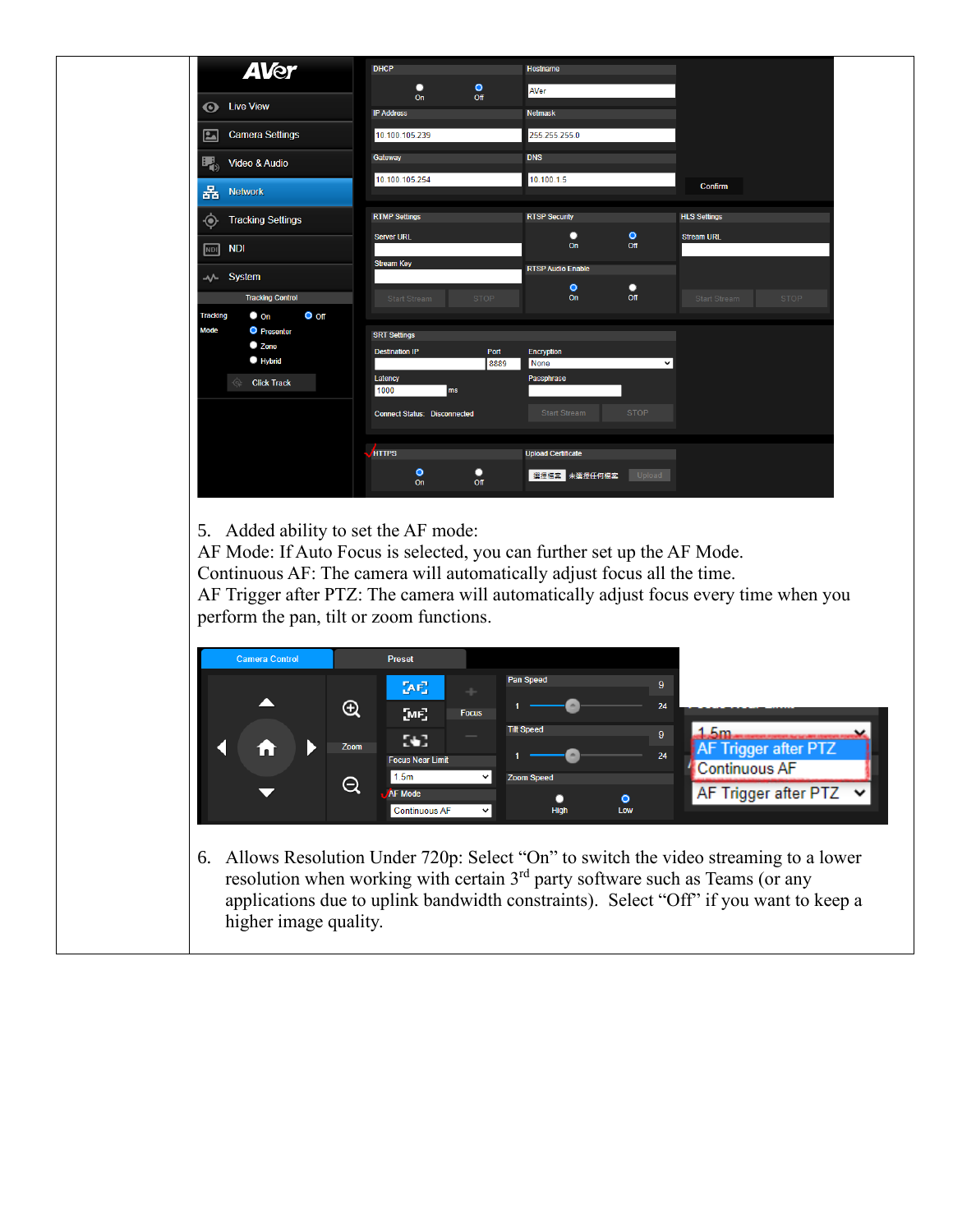|              | <b>AVer</b><br><b>Eive View</b><br><b>Camera Settings</b><br>24<br>曝。<br>Video & Audio<br>묢<br><b>Network</b>                                                  | <b>Priority Mode</b><br>$\bullet$<br>1080p<br>2160p<br><b>Power Frequency</b><br>$\bullet$<br>о<br>60Hz<br>50Hz<br>59.94Hz<br><b>Video Output Resolution</b><br>1080p/60<br>$\checkmark$                                                                                                                                                                                             |                                                                                                                                |  |  |  |
|--------------|----------------------------------------------------------------------------------------------------------------------------------------------------------------|--------------------------------------------------------------------------------------------------------------------------------------------------------------------------------------------------------------------------------------------------------------------------------------------------------------------------------------------------------------------------------------|--------------------------------------------------------------------------------------------------------------------------------|--|--|--|
|              | <b>Tracking Settings</b><br>⊙<br><b>NDI</b><br><b>NDI</b><br>⊸∧⊢ System                                                                                        | <b>Video Mode</b><br><b>NDI</b><br>v                                                                                                                                                                                                                                                                                                                                                 | <b>Allow Resolution Under 720p</b><br>$\bullet$<br>о<br>Off<br>On                                                              |  |  |  |
|              | <b>Tracking Control</b><br>$O$ off<br><b>Tracking</b><br>$\bullet$ on<br>Mode<br><b>O</b> Presenter<br>$\bullet$ Zone<br><b>B</b> Hybrid<br><b>Click Track</b> | <b>Stream Video Output</b><br><b>Bitrate</b><br>1920x1080<br>4Mbps<br>I-VOP Interval (S)<br>Framerate<br>1s<br>30<br>×l<br>$\blacksquare$                                                                                                                                                                                                                                            | <b>Encoding Type</b><br>$\bullet$<br>о<br>H.264<br>H.265<br><b>Rate Control</b><br>$\bullet$<br>10<br><b>VBR</b><br><b>CBR</b> |  |  |  |
|              |                                                                                                                                                                | <b>Audio Volume</b><br><b>Audio Input Type</b><br>5 <sup>1</sup><br>$\bullet$<br>о<br>MIC In<br>Line In<br><b>Sampling Rate</b><br><b>Encoding Type</b><br>$\bullet$<br>48K<br><b>AAC</b>                                                                                                                                                                                            | <b>USB Audio Enable</b><br>$\bullet$<br>$\bullet$<br>10<br>On<br>Off<br>$\checkmark$                                           |  |  |  |
| Improvements | 1.<br>2.                                                                                                                                                       | Bug fixed: RTMP audio issue when streaming to Vimeo.<br>Bug fixed: One push AWB of preset image setting.                                                                                                                                                                                                                                                                             |                                                                                                                                |  |  |  |
| Known Issues | 1.<br>2.<br>3.<br>have any USB streaming output.                                                                                                               | Web GUI has known compatibility issue with the Apple MAC Safari browser. Please use<br>the Chrome browser on Apple devices for the meantime.<br>USB port does not yet support Hot plugging.<br>When the video mode via the web is set to IP streaming only or NDI only; then when the<br>USB port is connected to a PC, users will still see the device name on the PC, but will not |                                                                                                                                |  |  |  |

| <b>FW version</b> | V.0.1.0000.28                                                                                                                                                                                                                                                                                                                                                                                                |  |  |  |  |  |
|-------------------|--------------------------------------------------------------------------------------------------------------------------------------------------------------------------------------------------------------------------------------------------------------------------------------------------------------------------------------------------------------------------------------------------------------|--|--|--|--|--|
| Release date      | 2022/4/08                                                                                                                                                                                                                                                                                                                                                                                                    |  |  |  |  |  |
| New features      | Enabling "Multi-Presenter Detection" to have the camera auto-frame everybody into a<br>7.<br>predefined view (zoom level to be based on the preset selected)                                                                                                                                                                                                                                                 |  |  |  |  |  |
|                   | <b>Hybrid</b><br><b>Presenter</b><br>Zone                                                                                                                                                                                                                                                                                                                                                                    |  |  |  |  |  |
|                   | <b>Tracking Sensitivity</b><br><b>Tracking Point</b><br>Multi-Presenter Detection<br>2                                                                                                                                                                                                                                                                                                                       |  |  |  |  |  |
|                   | When more than one presenter is detected, the<br>camera will zoom out to focus on more people, so<br><b>Save</b><br>Preset<br>everybody is framed into the view. Please choose a<br>preset below to be the zoom size for the multi-<br><b>Time of Return to Tracking Point</b><br><b>People Size</b><br>presenter focus area.                                                                                |  |  |  |  |  |
|                   | undefined 1<br>び<br>O<br>3 <sup>2</sup><br>10<br><b>Full Body</b><br><b>Upper Body</b>                                                                                                                                                                                                                                                                                                                       |  |  |  |  |  |
|                   | ✔ Auto Zoom<br>$\sqrt{\phantom{a}}$ Auto Tilt<br>Effective Tracking Area<br>Set<br>When Effective Tracking Area is on, camera only<br>When Auto Zoom is off, camera stops zooming in/out<br>tracks around the selected area, please configure<br>automatically and shoots the presenter according to the<br>shot size of the preset you choose.<br>the targeted area from the live view.<br>undefined 2<br>◡ |  |  |  |  |  |
| Improvements      | Bug fixed: auto enable Tracking when using USB video. This feature is only available<br>1.<br>when the camera is set to USB Only" mode.                                                                                                                                                                                                                                                                      |  |  |  |  |  |